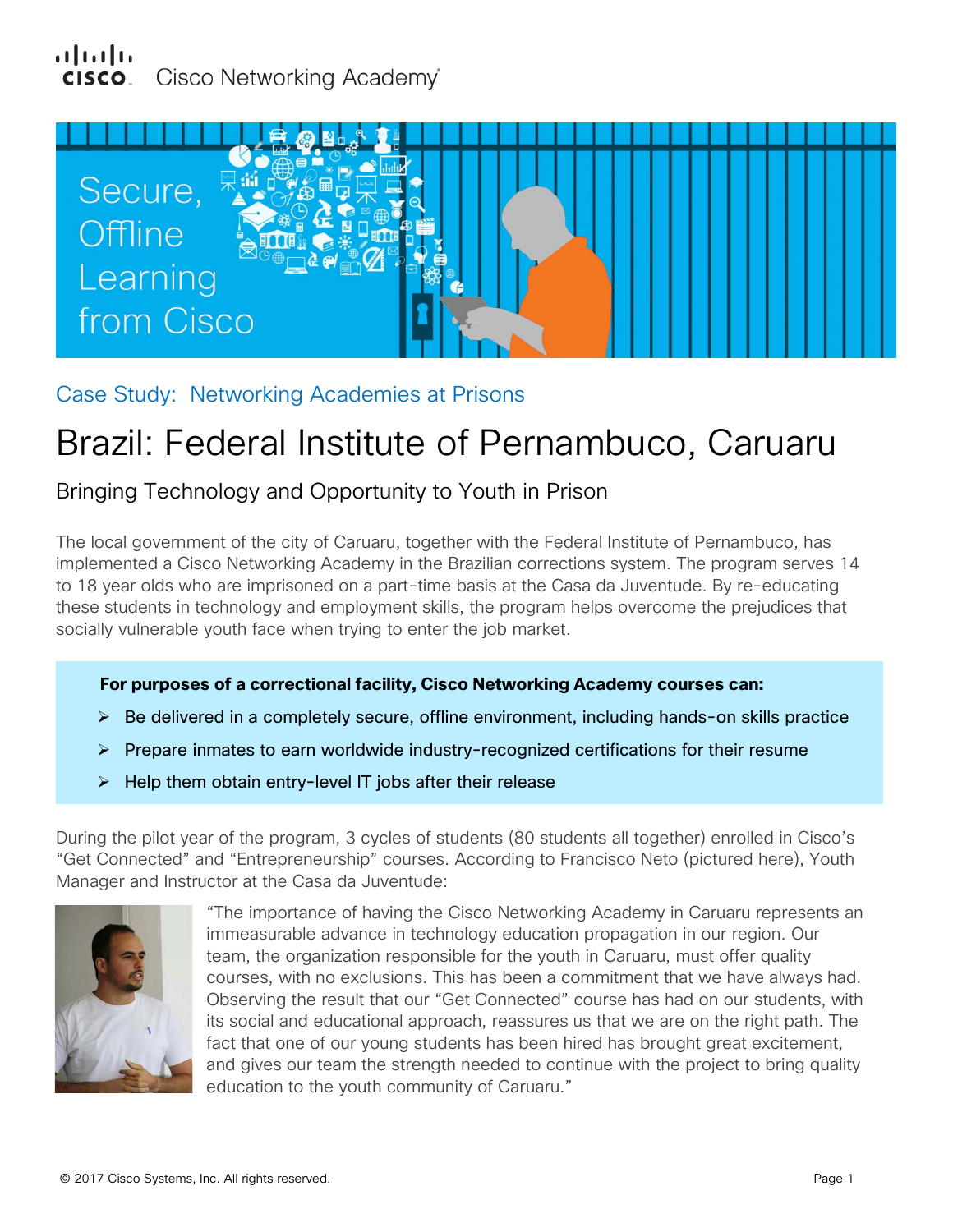Other cities in the state, including Agrestina and Bezerros, have expressed interest in the program to serve this segment of their youth population. In addition, the Secretariat of Social Development of Children and Youth (SDSCJ) has requested expansion of the program to the state level, starting with

Recife, the state capital. The intention is to expand and implement the program throughout the Pernambuco state prison system.

### **Background**

The corrections-based program was started by Manoel Neto (pictured here), a Cisco Networking Academy alumnus. His love of learning, and his desire to give back and empower others through reskilling the way that he was, has led Neto to become a Networking Academy instructor himself. Neto completed his studies at the Federal Institute of Pernambuco – ASC. Inspired by his teacher, Luciano Cabral, Neto chose to provide courses – and thus more opportunities – for youth in social vulnerability, particularly those who have limited knowledge of technology.



The Networking Academy course delivery is run in partnership with the Casa da Juventude program. The community center provides a classroom, PCs, and

internet access. Cisco trains the instructors, provides the courseware, and gives ongoing tech support to help the community center meet its internal goal of serving this segment of youth. The Casa da Juventude is a state government program, which came to Caruaru through a partnership between city and state governments.

Students attend Networking Academy classes at the community center twice a week. The program also works with businesses and work agencies to help students find employment after they have completed their coursework.

### **The Program**

The Cisco Networking Academy program is built upon an effective learning platform. This enables students to access a diversified range of quality technology courses. According to Neto, "Through this platform, we can bring new knowledge and present a new labor market to the youth community of Caruaru. It's a great Cisco initiative."

The program is implemented in two phases. In Phase 1, students complete the "Get Connected" course. In Phase 2, interested students can continue their studies with the" Introduction IoT" course. The best students are engaged with an employment agency to attend interviews, and find jobs that match their profile, so they can actively seek employment.

# **Challenges**

Adapting the Networking Academy courses to meet the needs of this target group presented a number of challenges:

- Course Delivery: This was achieved by working with the local TV and partnerships between the municipal and state governments, making it feasible in terms of logistics and security operations.
- Trust: Students were wary about the re-education program as they did not know where it would lead. However, upon completion of the first class and the employment of fellow students, there was increased interest to continue the program into Phase 2.
- Prejudice: This often arises around youth who have been in the prison system. The credibility of the Cisco Networking Academy program, combined with the quality of the training, helps students overcome the barriers this prejudice presents when seeking employment.